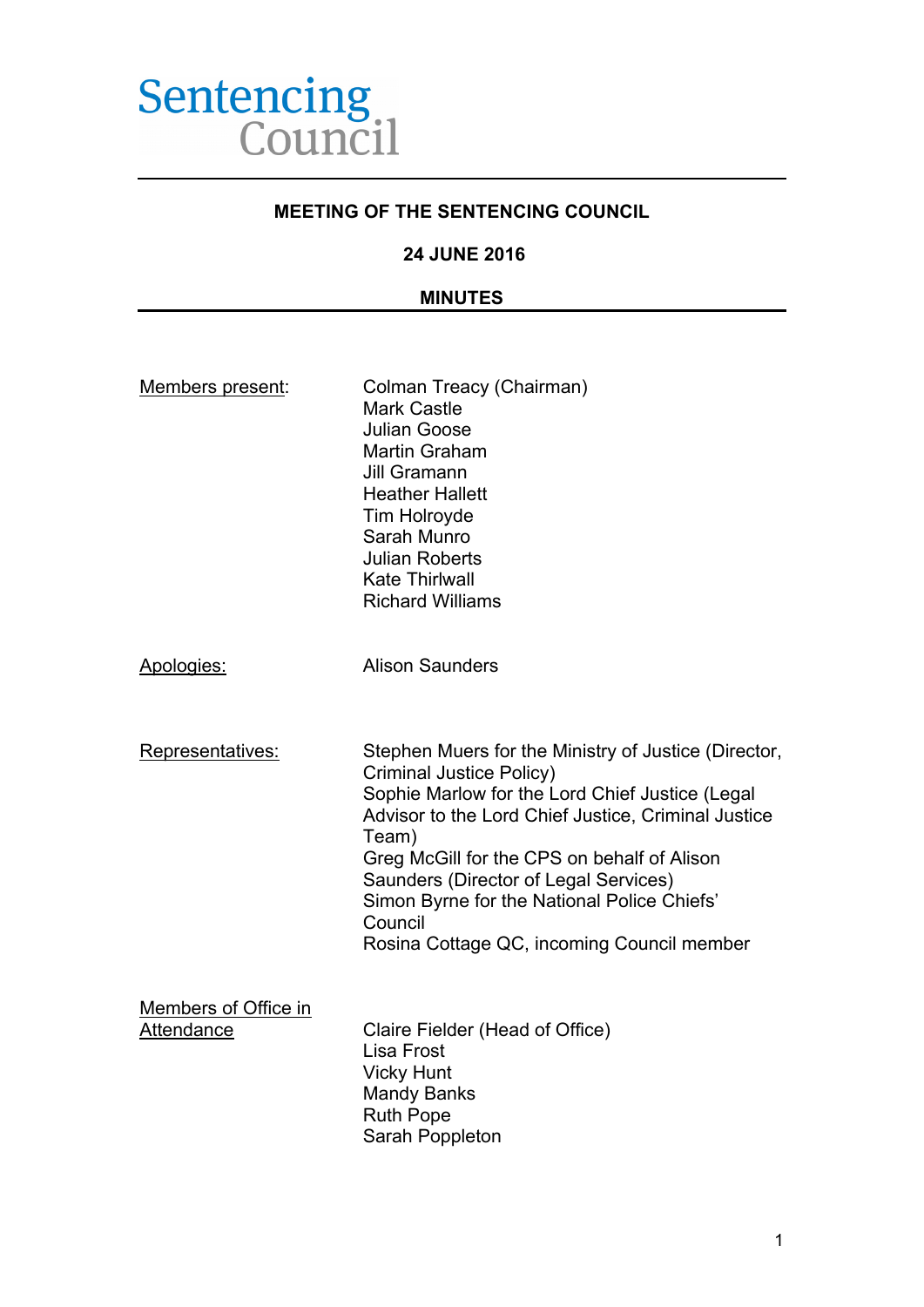# **1. WELCOME AND APOLOGIES FOR ABSENCE**

1.1 Apologies were received as set out above.

# **2. MINUTES OF LAST MEETING**

2.1. The minutes from the meeting of 20 May 2016 were agreed.

# **3. MATTERS ARISING**

- 3.1. The Chairman welcomed Greg McGill, Director of Legal Services at the CPS who was attending the meeting on behalf the CPS in Alison Saunders' absence.
- 3.2. The Chairman also welcomed Rosina Cottage who was observing the meeting following her recent appointment to the Council.
- 3.3. The Council was updated on the events to support the consultation on the youth guidelines.
- 3.4. The Council recorded its gratitude to Professor Paul Wiles for his support to the Council over many years, who had recently been appointed as the Government's independent biometrics commissioner and had ceased to be an ad hoc adviser to the Council.

## **4. DISCUSSION ON GUILTY PLEA – PRESENTED BY RUTH POPE, OFFICE OF THE SENTENCING COUNCIL**

- 4.1 The findings from a research exercise carried out with defence lawyers was presented to the Council. The Council considered concerns that had been raised both in this research and also in responses to the consultation that an unintended consequence of the draft guilty plea guideline could be an erosion of the presumption of innocence. The Council agreed that some further flexibility should be built in to the guideline to provide safeguards against any potential unfairness in the application of guilty plea reductions.
- 4.2 The Council agreed that detailed consideration would be given to how this could best be incorporated into the guideline at future meetings. It noted that the timetable for the guideline would need to be reviewed.

## **5. DISCUSSION ON CHILD CRUELTY – PRESENTED BY JO KEATLEY, OFFICE OF THE SENTENCING COUNCIL**

5.1 The Council reviewed first drafts of the guidelines for cruelty to a child guideline and causing or allowing a child to suffer death or serious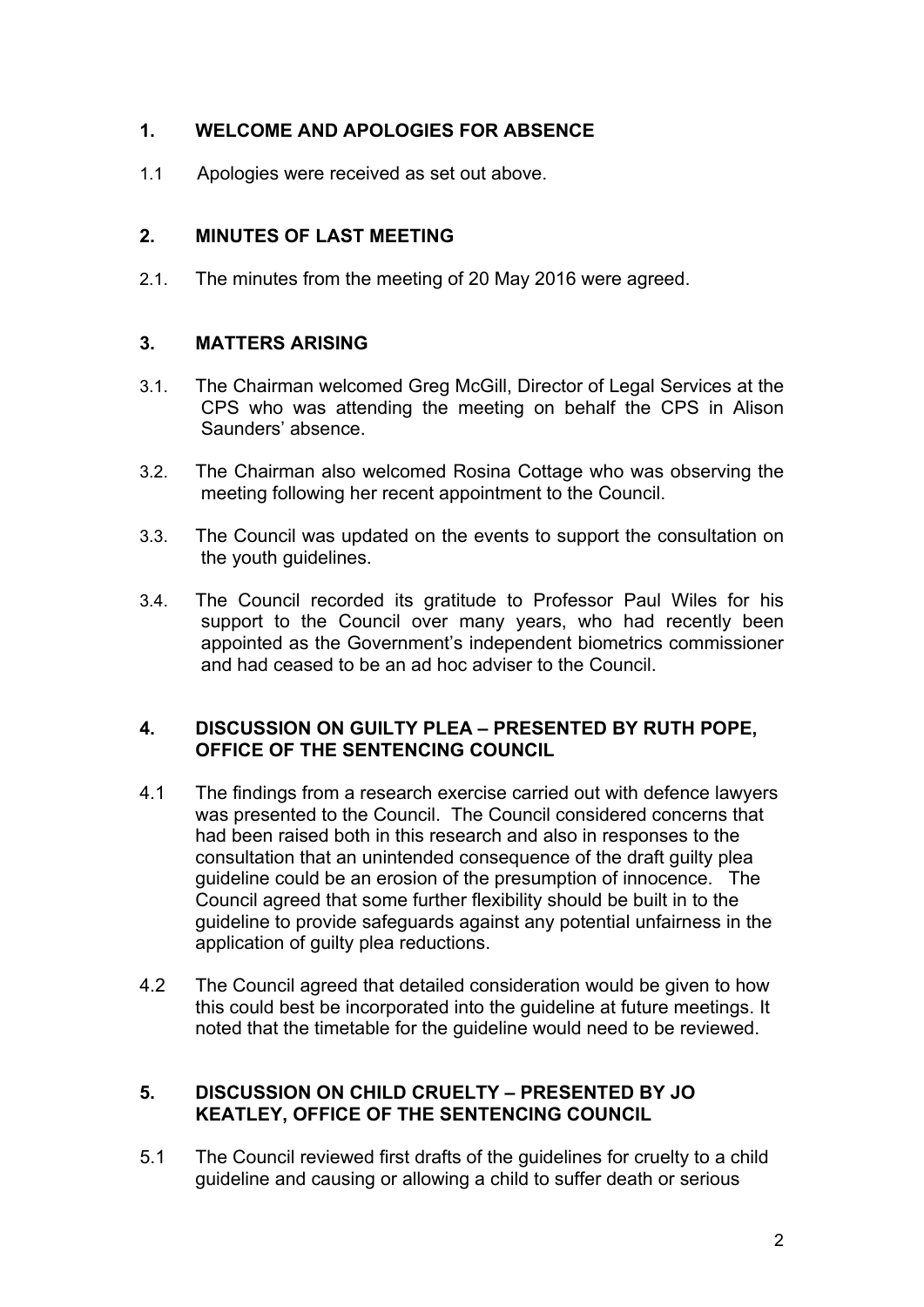physical harm. Minor amendments were agreed to the proposed culpability, harm, aggravating and mitigating factors. The Council suggested within both guidelines that a greater distinction should be drawn between causing harm to a child and failing to protect a child from such harm; these further revisions will be reviewed in July.

#### **6. DISCUSSION ON BREACH OF ORDERS – PRESENTED BY LISA FROST, OFFICE OF THE SENTENCING COUNCIL**

 6.1 Draft guidelines for breach of post sentence supervision and failing to surrender were discussed and the content and sentence levels agreed. The Council agreed not to include a guideline for breach of a conditional discharge within the package of breach guidelines on the grounds that the statutory provisions relating to the breach limited the usefulness of any potential guidance. It was agreed that this will be explained in the consultation document. The Council noted that the full package of breach guidelines was due to be approved at the next meeting, ahead of consultation in the autumn.

#### **7. DISCUSSION ON ENVIRONMENTAL OFFENCES GUIDELINE – PRESENTED BY CAROLINE NAUTH-MISIR, OFFICE OF THE SENTENCING COUNCIL**

7.1 The Council considered the findings from an initial assessment of the environmental offences definitive guideline. The Council noted that the guideline appeared to be working well and agreed that it did not need to be reviewed at this time, but would continue to be monitored using data from the Ministry of Justice. It would publish the findings in due course.

#### **8. DISCUSSION ON KNIVES AND OFFENSIVE WEAPONS – PRESENTED BY VICKY HUNT, OFFICE OF THE SENTENCING COUNCIL**

8.1 The Council considered the knives and offensive weapon guidelines and discussed the proposed sentencing levels. It suggested some changes which would be tested against Court of Appeal sentencing transcripts and brought back to the Council in July. It also considered some minor changes to step 1 factors relating to culpability and harm. The guidelines would be brought back to the Council in July when it would also consider the youth knife and offensive weapon guideline and sign of the package of guidelines for consultation in October.

## **9. DISCUSSION ON MANSLAUGHTER – PRESENTED BY RUTH POPE, OFFICE OF THE SENTENCING COUNCIL**

9.1 The Council considered a draft involuntary manslaughter guideline which combined unlawful act and gross negligence manslaughter and agreed some amendments to culpability, aggravating and mitigating